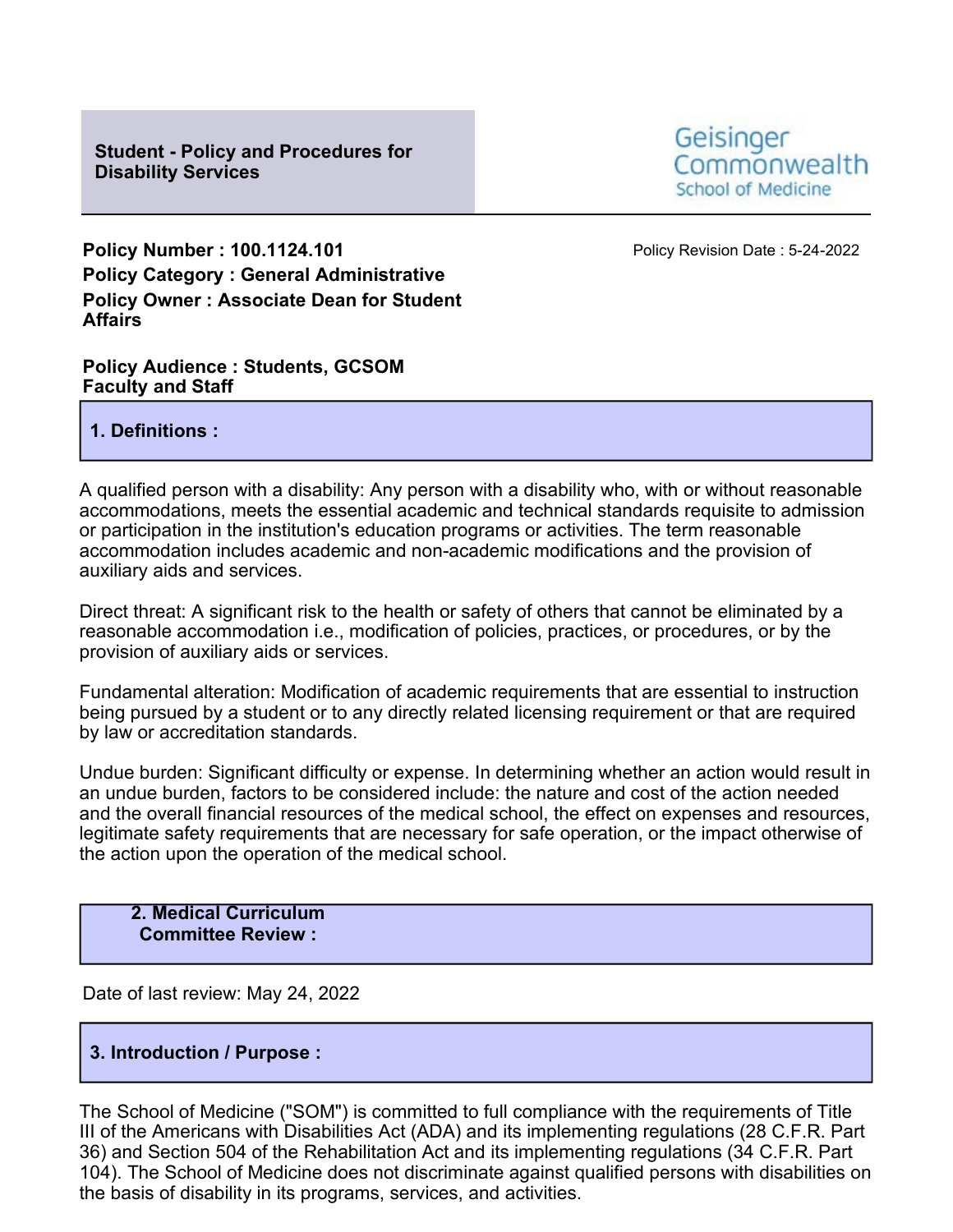#### **4. Governance and Enforcement :**

Associate Dean for Student Affairs

# **5. Policy :**

#### **NONDISCRIMINATION POLICY, INCLUDING THE PROVISION OF REASONABLE ACCOMMODATIONS**

Consistent with its nondiscrimination commitment, The School of Medicine will provide reasonable accommodations to qualified individuals with disabilities. Reasonable accommodations include making modifications to the academic requirements of its policies and practices ("academic modifications") and non-academic modifications to ensure that the requirements of such policies and procedures do not discriminate or have the effect of discriminating against a qualified individual with a disability on the basis of such disability, unless to do so could fundamentally alter the nature of the educational program and services being offered, could result in undue burden (i.e. significant difficulty or expense), or pose a direct threat to the health or safety of others.

Modifications may include changes such as adaptation of the manner in which specific courses are conducted or exams are given. Academic requirements that the School of Medicine can demonstrate are fundamental i.e., essential to the instruction being pursued by such student or to any directly related licensing requirement or that are required by law or accreditation standards will not be regarded as discriminatory. Modifications that could fundamentally alter the nature of the educational program or services being offered include, but are not limited to, modifications that could substantially modify the content of the curriculum or essential parts of the program, lowering or substantially modify the standards of clinical competence required by the program. (See Policy on Technical Standards)

The School of Medicine's commitment to make reasonable accommodations also includes ensuring that qualified persons with disabilities have communication access that is as effective as that provided to persons without disabilities. To be equally effective, an aid, benefit or service need not produce the identical result or level of achievement for disabled and non-disabled persons; it must afford the person to whom it is provided equal opportunity to achieve equal results, gain equal benefit, and reach the same level of achievement.

Effective communication includes furnishing appropriate auxiliary aids and services. More specifically, Geisinger Commonwealth School of Medicine will take such steps as may be necessary to ensure that no individual with a disability is excluded, denied services, segregated or otherwise treated differently than other individuals because of the absence of auxiliary aids and services, unless such steps could fundamentally alter the nature of the educational program and services being offered, could result in undue burden (i.e. significant difficulty or expense), or pose a direct threat to the health or safety of others.

The School of Medicine will still provide an alternative auxiliary aid or service that would not result in such a fundamental alteration, undue burden or pose a direct threat to the health or safety of others, but that would ensure effective communication, to the extent possible and if one is available.

Auxiliary aids and services may include: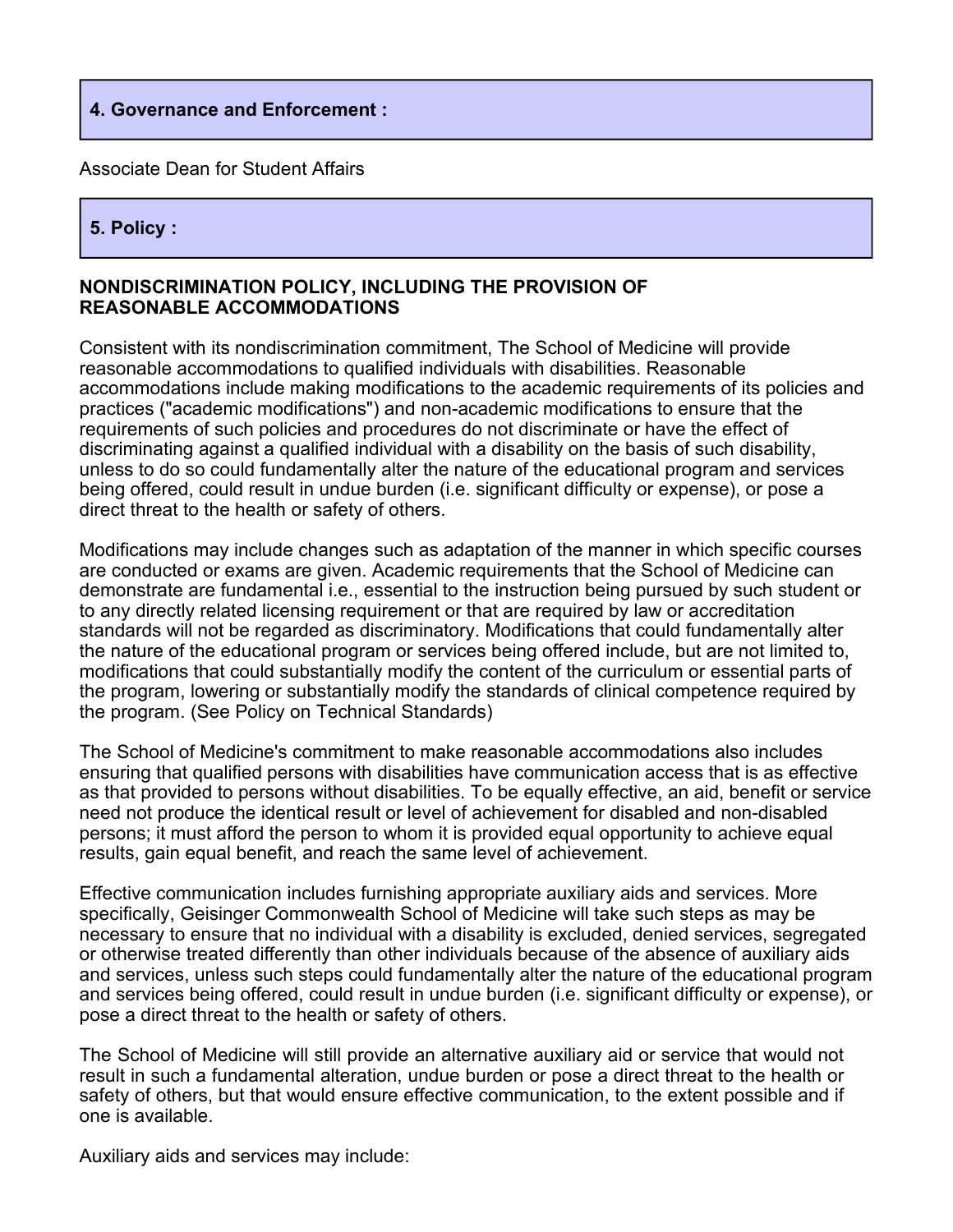- Qualified interpreters, note takers on-site or through video remote interpreting (VRI) services, real-time computer-aided transcription services, written materials and the exchange of written notes, telephone handset amplifiers, assistive listening systems, telephones compatible with hearing aids, closed caption decoders, open and closed captioning, voice, text, and video-based telecommunications products and systems, including text telephones (TTYs), video phones and captioned telephones, or other equally effective telecommunications devices, video displays, accessible information and communication technology, and other effective means of making aurally delivered materials available to students with hearing impairments;
- Qualified readers, taped texts, audio recordings, Brailled materials and displays, screen reader software, optical readers, accessible information and communication technology, large print materials, or other effective methods of making visually delivered materials available to individuals with visual impairments;
- Acquisition or modification of equipment or devices; and
- Other similar services and actions.

The School of Medicine will not place a surcharge on an individual to cover the costs of providing the auxiliary aid or service. Geisinger Commonwealth School of Medicine is not required to provide personal aids and services such as personal attendants, individually prescribed devices such as prescription eyeglasses or hearing aids, or readers for personal use or study, or other devices or services of a personal nature such as assistance in eating, toileting, and dressing that are not provided to other students and are not geared towards facilitating effective and meaningful access to the institution's educational programs or activities.

#### **PROCEDURE FOR REQUESTING AND DOCUMENTING THE NEED FOR REASONABLE ACCOMMODATIONS**

An applicant or enrolled student who believes that they might need a reasonable accommodation should make a request to the Accessibility Support Services Coordinator in the Center for Learning Excellence as far in advance as reasonably possible before the scheduled program or activity or as soon as the disability becomes known to the student. Written requests are preferred. However, if an applicant or enrolled student makes a verbal request, the request will be converted to writing on an Application for Accommodation form by the person making the request or a GCSOM staff member and then reviewed and signed by the person making the request.

Students and prospective students requesting a reasonable accommodation must provide documentation, upon request, to The School of Medicine regarding the disability and limitations on participation in courses and other programs, projects, or activities. The primary purpose of the documentation is to establish that the student or prospective student has a disability and needs an academic or non-academic modification or auxiliary aid or service to have an equal opportunity to participate in The School's program, services, or activities.

The documentation should identify how a student's ability to function is limited as a result of his or her disability.

GCSOM may require the applicant or student submit documentation prepared by an appropriate professional, such as a medical doctor, psychologist, audiologist, or other qualified diagnostician.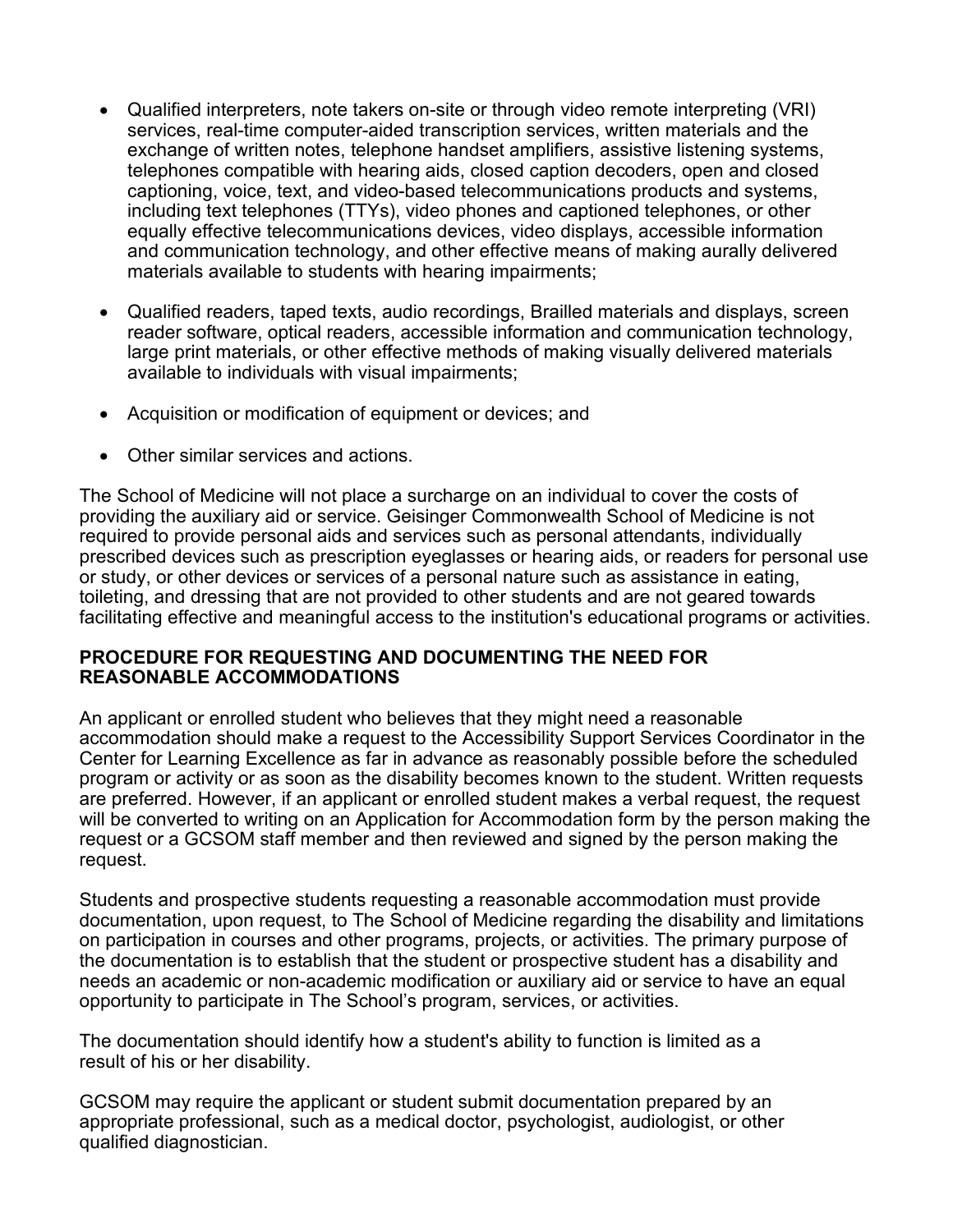The required documentation may include the following:

- a diagnosis of the current disability,
- the date of the diagnosis,
- how the diagnosis was reached,
- the credentials of the professional,
- how the disability affects a major life activity, and
- how the disability affects the ability to participate in The School's program, service or

activity for which the accommodation is requested.

If no accommodations have been provided in the past, the qualified professional should include a detailed explanation as to why no accommodations were provided and why they are now needed.

The student or prospective student is responsible for providing the documentation at his or her own expense.

# **DECISION-MAKING PROCESS**

Staff in the Center for Learning Excellence will review the request and documentation with the GCSOM's Accessibility Committee. The Accessibility Committee will determine eligibility for such requests. If the initial documentation is incomplete or inadequate to determine the extent of the disability and need for auxiliary aids or services or modifications, GCSOM may require additional documentation.

GCSOM will provide reasonable accommodations as needed by the student or prospective student in order to afford them an equal opportunity to participate in the School's programs, activities and services (including extracurricular activities). With respect to auxiliary aids and services, GCSOM shall consult with the individual in choosing the specific aid or service it provides to them. As explained above, the discussion with the prospective student or student may address:

- the limitations imposed by the individual's disability; and
- the effectiveness of potential auxiliary aids or services or reasonable modifications in enabling the student to have the effective communication necessary to meet the course requirements or licensing requirements.

Reasonable accommodations are determined by GCSOM on an individual case-by-case basis. After consulting with the student or prospective student, GCSOM has the discretion to choose the specific auxiliary aid or service it provides to the student or prospective student, as long as the aid or service selected is effective and could not fundamentally alter the nature of the educational program and services to be provided, result in undue burden (significant difficulty or expense) or pose a direct threat to the health or safety of others . More specifically, based on discussion with the applicant or student, GCSOM will determine the type of auxiliary aids or services and the date, time, and place where such services will be provided. GCSOM, at its own expense, will secure the particular aids or services necessary to ensure effective communication. Such aids will remain the property of the School of Medicine.

The Assistant Dean of Students or their designee will notify the student, verbally and in writing, and in a timely manner considering the nature of the request, whether the reasonable accommodation request has been approved or denied and explain the basis for any denial.

The student is required to communicate regularly with the appropriate Curriculum Coordinator,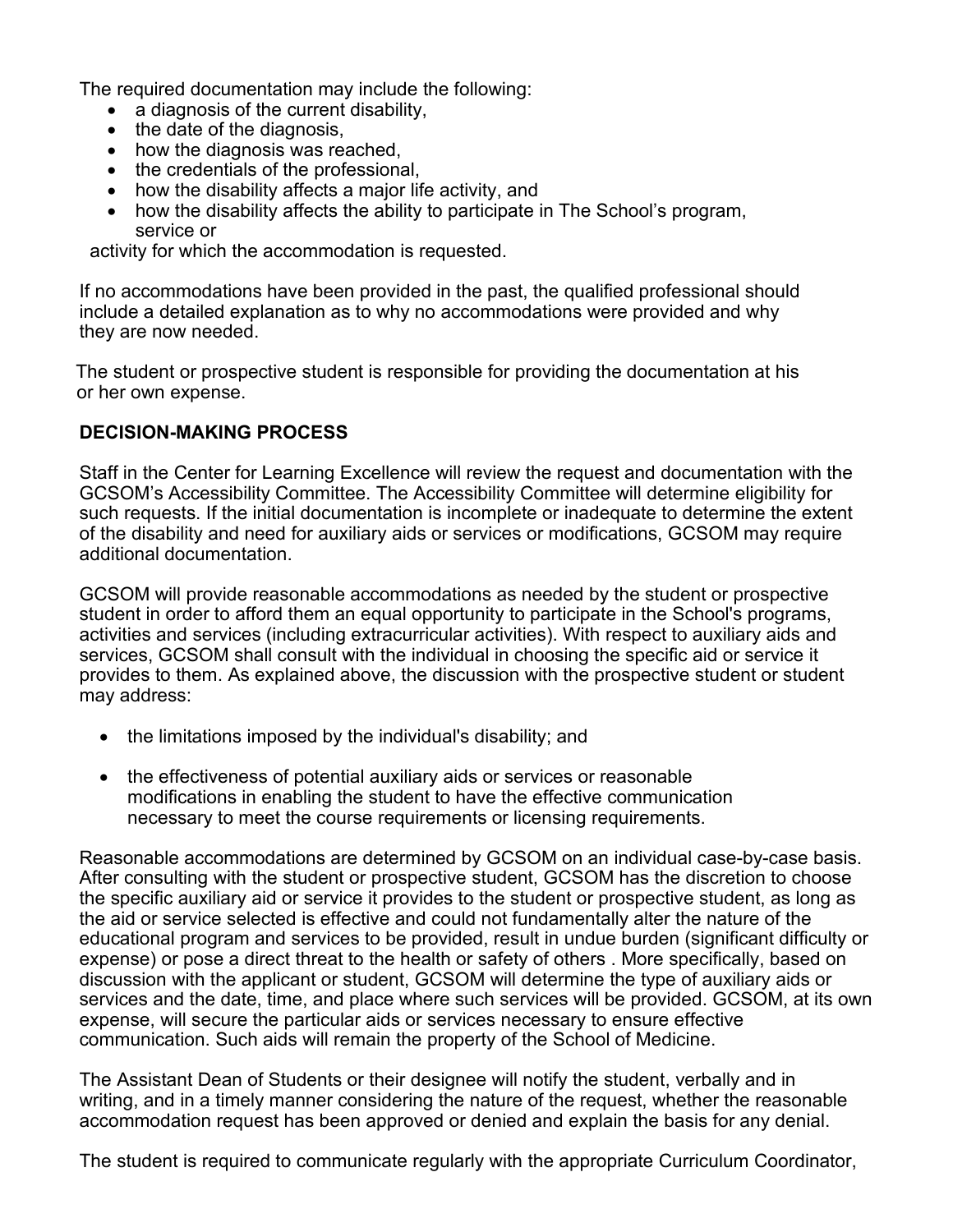providing, whenever feasible, at least a seven day notice of any Graduate, M1 or M2 test that requires accommodations (e.g., untimed, distraction free environment, assistive technology devices and services), one month notice of any clinical skills assessment that requires accommodation and at least a 6 week notice of any activity in the M3 and M4 year (Shelf Exams, TBL, clinical rotation) that requires accommodation.

Any grant of a reasonable accommodation will relate specifically to a particular aspect of the student's education and will not necessarily affect other aspects of their education at GCSOM. For example, the provision of additional time to a testing situation will not necessarily extend to the provision of additional time for a clinical assignment.

Reasonable accommodations will not be offered if, in the judgment of the Accessibility Committee the accommodation would fundamentally alter the nature of the educational program, result in undue burden (significant difficulty or expense) or pose a threat to the health or safety of others.

The prior granting of accommodations for any other testing administration such as the SAT or MCAT does not necessarily mean that accommodation will be granted by GCSOM. Students should also be aware that special testing accommodations agreed upon by GCSOM do not guarantee that the same or similar accommodations will be provided by nationally standardized examinations, such as the MCAT or those administered by the National Board of Medical Examiners.

### **CONFIDENTIALITY**

All information obtained in the process of determining whether a student is an individual with a disability and in determining effective accommodations for an individual, will be considered confidential, except as permitted or required by law. With the student's written permission, the Associate Director of the Center for Learning Excellence or their designee will notify the Curriculum Coordinator or Senior Regional Education Specialist as appropriate for the MD program or Assistant Dean of Academic Affairs for Graduate Programs that the student is eligible for reasonable accommodations and will provide them with a list of accommodations the student is eligible to receive in order to provide the appropriate services. No identifying information of the diagnosis or nature of the disability will be released by the Center for Learning Excellence without the permission of the student. Notwithstanding the previous sentences, the information, however, may be made available to supervisors or faculty on a need to know basis; first aid and safety personnel if the disability might require emergency treatment; and government officials investigating compliance.

To ensure confidentiality, all medical and/or psychological documentation should be addressed directly to the requesting GCSOM staff member and the envelope marked as "Confidential" by the sender. Qualified interpreters provided by GCSOM shall adhere to confidentiality in accordance with the Registry of Interpreters for the Deaf (RID) Code of Ethics.

#### GRIEVANCE PROCEDURE

A student or prospective student who is dissatisfied with the decision of GCSOM about the denial of reasonable accommodations including denial of an auxiliary aid or service, academic modification or other reasonable modification to the rules or policies of the school because of disability may file a grievance under GCSOM's Policy on Non-Discrimination and Equal Employment Opportunity.